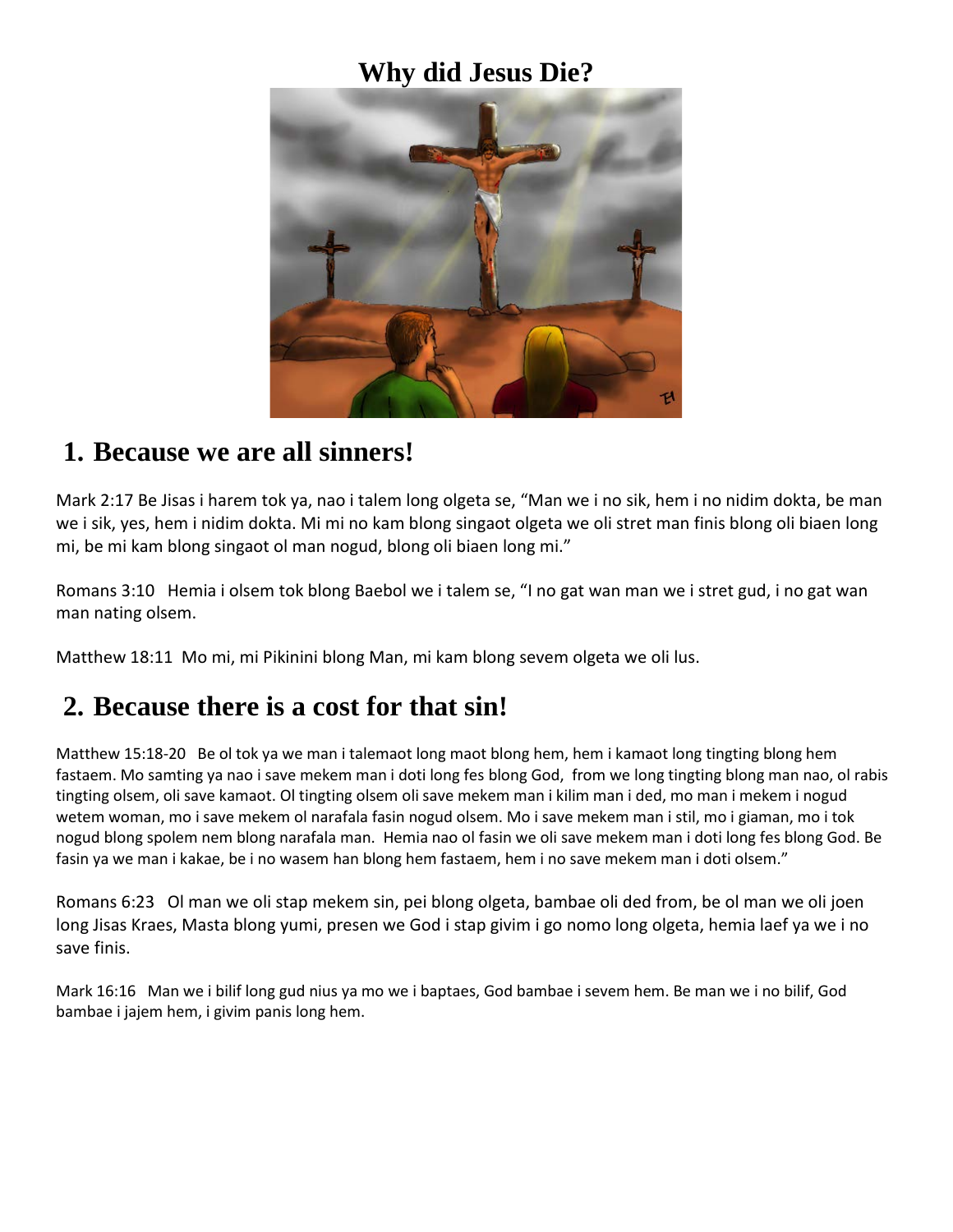

**There is a cost for sin!**

## **3. Because Jesus died and paid for our sins on the cross!**

Matthew 1:21 Nao Josef i girap, i tekem pikinini ya wetem mama blong hem, nao trifala i kambak bakegen long kantri ya Isrel.

Romans 5:8 Be God i lavem yumi tumas, mo i soemaot samting ya long yumi long fasin ya we Kraes i ded blong sevem yumi, long taem ya we yumi stap mekem i nogud yet.

John 3:16 God i lavem tumas ol man long wol, nao hem i givim mi, mi stret Pikinini blong hem, mi wan nomo we hem i gat, blong olgeta man we oli bilif long mi bambae oli no save lus, oli gat laef we i no save finis.

Matthew 18:11 Mo mi, mi Pikinini blong Man, mi kam blong sevem olgeta we oli lus.

### **4. Salvation is a free gift, not by good works. You must take God's word for it, and trust Jesus alone!**

Acts 4:12 Mo i no gat wan narafala man nating we i save sevem yumi, from we olbaot long wol ya, God i no givim nem blong wan narafala man nating long yumi, we hem i stap yusum blong sevem yumi."

Ephesians 2:8-9 Be God ya we i Sevia blong yumi, hem i sevem yumi long taem ya we hem i soemaot ol fasin blong hem, we i lavem tumas ol man, mo we hem i stap mekem i gud long olgeta. Be hem i no mekem olsem from we yumi stap folem ol gudfala fasin, nogat. Hem i sevem yumi from we hem i gat sore long yumi. Hem i wasem yumi long wota, i mekem we yumi bon bakegen long Tabu Spirit we i givim niufala laef long yumi.

Titus 3:4-5 Be God ya we i Sevia blong yumi, hem i sevem yumi long taem ya we hem i soemaot ol fasin blong hem, we i lavem tumas ol man, mo we hem i stap mekem i gud long olgeta. Be hem i no mekem olsem from we yumi stap folem ol gudfala fasin, nogat. Hem i sevem yumi from we hem i gat sore long yumi. Hem i wasem yumi long wota, i mekem we yumi bon bakegen long Tabu Spirit we i givim niufala laef long yumi.